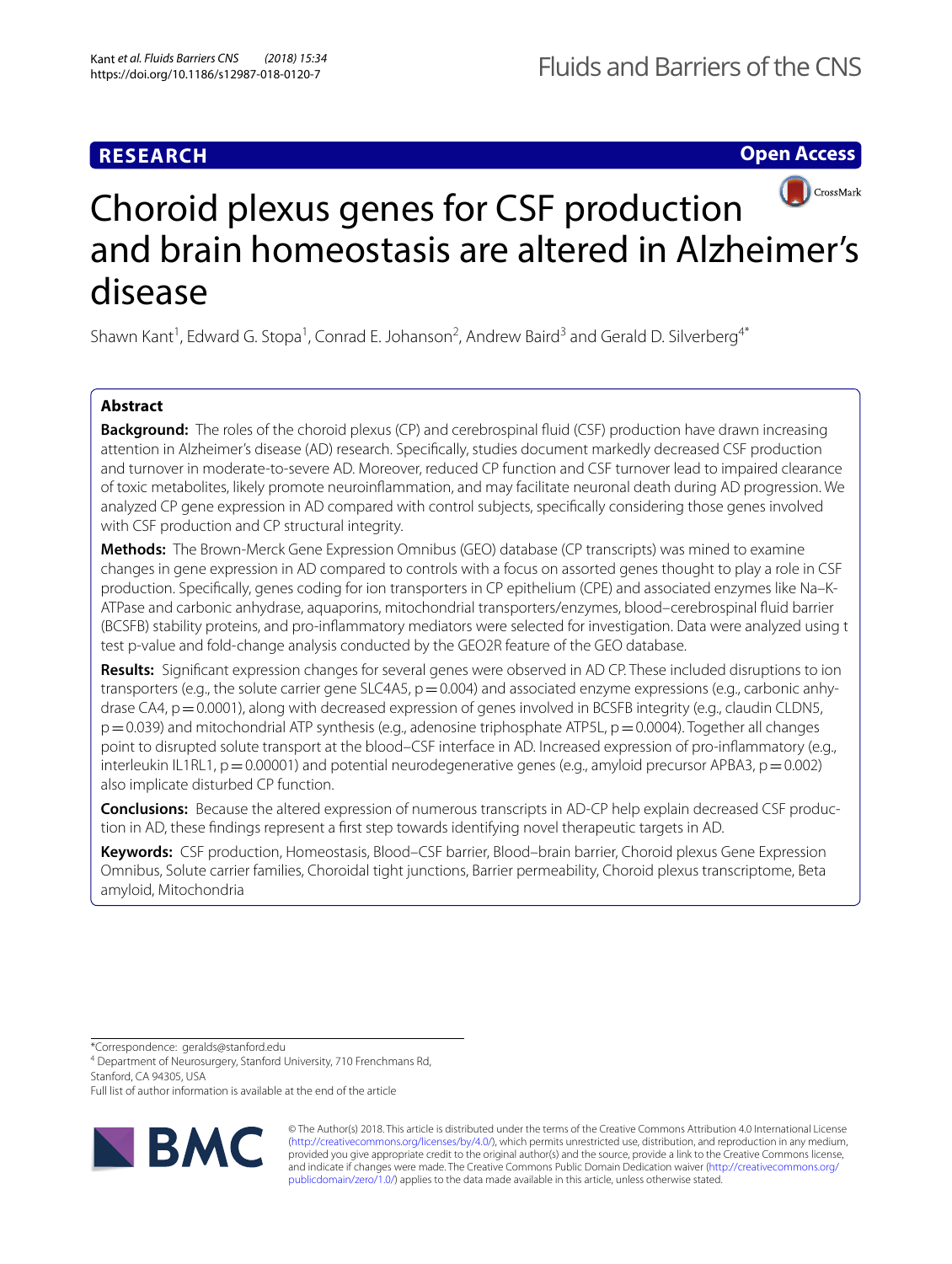## **Background**

Alzheimer's disease (AD) is a neurodegenerative disorder marked by cognitive, memory and behavioral impairment that signifcantly interferes with social and occupational functioning. It is an incurable disease, at present, with a long preclinical period and progressive course. In AD, amyloid-beta (Aβ) peptide plaques develop in the hippocampus, and in other areas of the cerebral cortex. Whether plaques themselves cause AD or whether they are a by-product of the AD process remains unknown.

The roles of the blood–cerebrospinal fluid (CSF) barrier (BCSFB) and CSF itself in the pathogenesis of AD are receiving increasing attention  $[1–5]$  $[1–5]$  $[1–5]$ . Like the blood– brain barrier (BBB), the BCSFB functions as a transport interface, facilitating exchange of solutes and  $H_2O$ between plasma and CSF  $[6]$  $[6]$  $[6]$ . The four choroid plexuses (CP), one in each ventricle, are the anatomic substrate of the BCSFB and are responsible for more than 60–75% of CSF production [[7\]](#page-7-3) with the remainder produced by the ventricular ependyma and BBB. At the cellular level, CP epithelium (CPE) cells are continuous with the ventricular ependymal layer and have apical microvilli. However, unlike the tight junctions of the BBB between capillary endothelial cells, the tight junctions of the BCSFB are located only at the apical portion of the CPE. In humans, normal CSF secretion ranges from 400 to 600 ml/day [\[1](#page-7-0), [7\]](#page-7-3).

Production of CSF by CP occurs in two major sequential steps: passive fuid ultrafltration across CP capillaries and active ion transport across the CPE [\[7](#page-7-3), [8\]](#page-7-4). A pressure gradient frst flters plasma from choroidal capillaries into the interstitial compartment of the CP [[9](#page-8-0)]. Carbonic anhydrases catalyze conversion of  $H_2O$  and  $CO_2$  to  $H^+$ and  $HCO_3^-$  ions. Ion co-transporters and exchangers translocate Na<sup>+</sup>, K<sup>+</sup>, Cl<sup>−</sup>, and  $HCO_3^-$  ions from the interstitial fuid across the basolateral membrane into the CPE cell and then, after cytoplasmic swirling, across the apical membrane into the ventricles by energy-dependent active transport  $[10-15]$  $[10-15]$  $[10-15]$ . Water flows across the CPE from plasma to ventricular lumen (e.g., through aquaporins) in concordance with prevailing osmotic solute gradients [\[16](#page-8-3)].

Considerable neurodegeneration research has focused on increased BBB permeability and decreased efficiency of Aβ peptide clearance across the BBB in aging and in AD [\[17–](#page-8-4)[19\]](#page-8-5). Interestingly, just as in the BBB, tight junctions in CP lose integrity during AD progression. This is consistent with increased paracellular permeability and BCSFB breaching [\[20](#page-8-6), [21\]](#page-8-7). Indeed, many of the structural changes that occur in the AD CP are among the frst signs of the disease in a subset of patients, including extensive atrophy of the CPE that resembles analogous changes seen in accelerated aging [\[20](#page-8-6)].

Clinical evidence also points to signifcantly decreased CSF production rates in moderate-to-severe stages of AD versus normal controls [[1\]](#page-7-0). For example, CSF production is  $\sim$  1/2 normal and CSF turnover, defined as the volume of CSF produced in 24 h divided by the volume of the CSF space, is reduced by threefold, from four times to once per day in AD subjects compared to age-matched controls [[1,](#page-7-0) [2\]](#page-7-5).

Current theory suggests that CSF hydrostatic pressure initially rises during early AD before falling again in later-stage AD, as reduced CSF production outpaces the decreased CSF absorption [\[22](#page-8-8)]. Decreased CSF production and turnover in AD have signifcant consequences for removing toxic metabolites from the CNS. For example, altered CPE cholesterol metabolism may afect Aβ clearance from CSF [\[23\]](#page-8-9). Diminished CSF production also decreases the ability of CP-secreted transthyretin (TTR) to circulate throughout the CNS via the CSF and bind to and stabilize  $\text{A}$ β deposits [\[20](#page-8-6)].

Taken together, these fndings highlight the need to elucidate gene-linked predisposition to pathology in CP, CSF, and BCSFB, and how modifed transcript production adversely afects CP–CSF solute homeostasis and neuropathology. Of particular interest are the specifc genetic factors behind impaired CSF production and turnover in AD. We investigated genes known to be involved in these processes for expression diferences between healthy and AD-affected CP. These data inform on genes that most strongly afect the outcome of CSF production and potentially have the strongest impact on AD pathology progression in the CP–CSF–brain system.

#### **Methods**

A choroid plexus Gene Expression Omnibus (GEO) database archived at [https://www.ncbi.nlm.nih.gov/geo/](https://www.ncbi.nlm.nih.gov/geo/query/acc.cgi?acc=GSE110226) [query/acc.cgi?acc](https://www.ncbi.nlm.nih.gov/geo/query/acc.cgi?acc=GSE110226)=GSE110226 under the GEO accession number GSE110226 was mined for gene expression differences between choroid plexus from control and AD subject brains.

### **Subject matter**

The Brown-Merck database was created using transcriptome-wide Afymetrix microarray assays (Afymetrix, Santa Clara, CA, USA) to examine gene expression via extracted RNA from human CP tissue samples [\[24](#page-8-10)]. RNA was extracted with TRIzol reagent by the Thermo-Fisher protocol (Thermo-Fisher, Grand Island, NY, USA). Lateral ventricle CP tissue samples were taken from six control cases, seven late-stage AD cases, four frontotemporal dementia cases, and three Huntington's disease cases. Tissue samples were post-mortem, mean post mortem interval (PMI) of 22 h for controls, 17 h for AD. Until processing could occur, tissues were snap frozen in liquid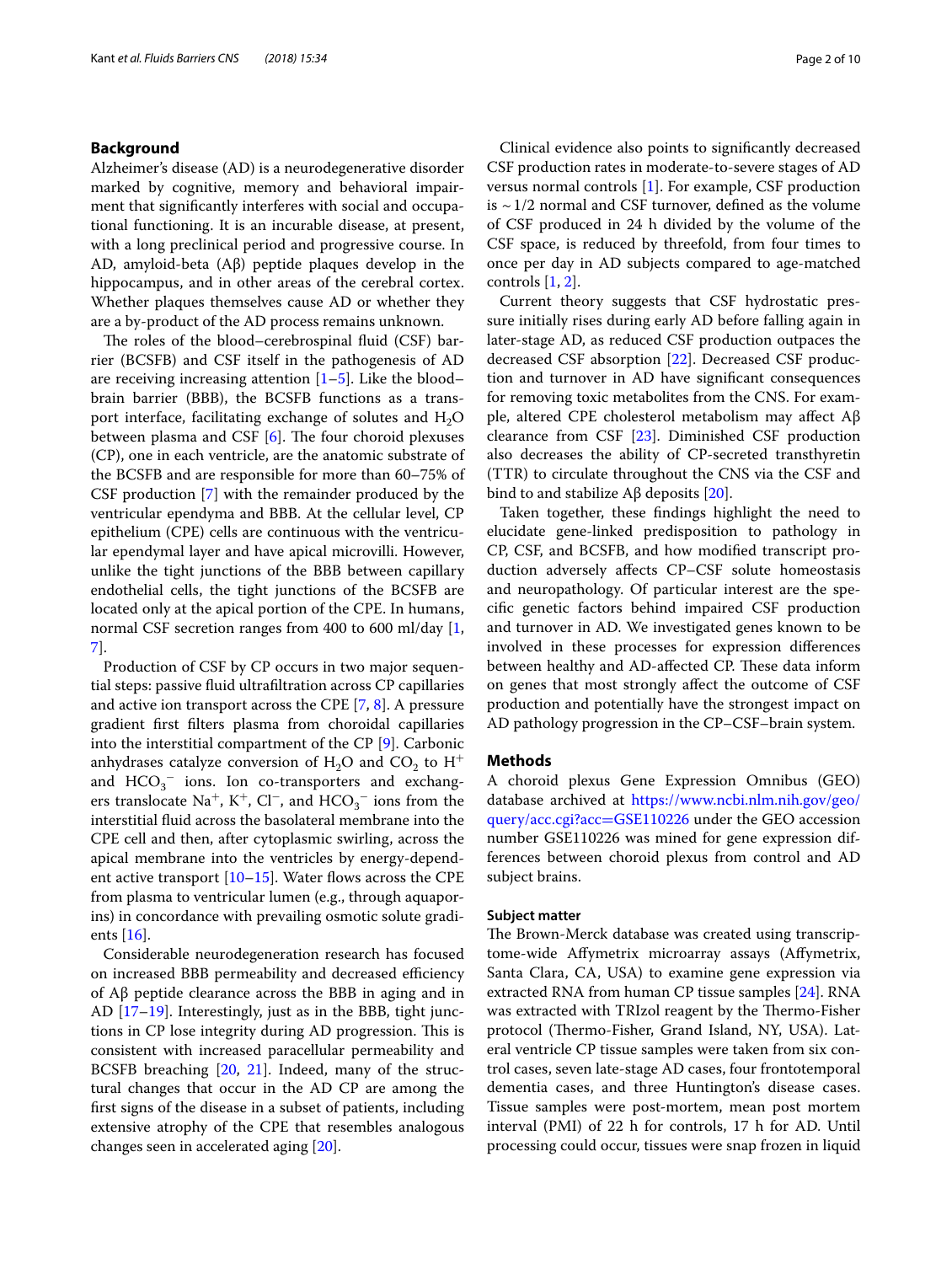nitrogen and stored at −80 °C at the Brown University Brain Tissue for Neurodegenerative Disorders Resource Center. For this study, we only mined data for gene expression level diferences between control and AD cases. AD cases were slightly older than controls. This is an advantage because older people and those with early AD often show no signifcant diferences in gene expression (personal observation by author EGS from prior gene studies).

Genes of interest (GoI) were selected based on their known or purported signifcance to CP function and/ or CSF production. For example, genes and mRNA that express solute transporters in CPE are integral to CSF production [\[25](#page-8-11)]. Specifcally, genes involved in the active transport of ions (along with the obligatory transport of  $H<sub>2</sub>O$ ) from blood to the ventricular lumen are the final pathway of CSF production; these are considered ratelimiting genes. Therefore we focus considerable attention on genes for Na–K-ATPase, the Na–K–Cl cotransporter, and other components of this fnal secretory pathway.

GoI involved in mitochondrial ATP synthesis and ion transport were also selected. Without sufficient mitochondrial energy production, the active ion transporters in CP cannot operate normally. Intracellular bicarbonate production facilitates  $\mathrm{HCO}_3^-$ -dependent  $\mathrm{Na^+}$  and  $\mathrm{Cl^-}$ exchange across the CPE  $[26-29]$  $[26-29]$  $[26-29]$ . In this vein, we consider the carbonic anhydrase family, along with several members of the solute carrier (SLC) gene family responsible for  $\mathrm{HCO_3}^-$  exchange and transport. Genes encoding BCSFB structural elements for maintenance of regulated solute transport were considered as well, along with proinfammatory and neurodegenerative genes capable of damaging the BCSFB.

#### **Statistical methods**

Gene expression diferences between control and AD samples in the database were determined using the GEO2R search feature of the GEO database. This approach creates diferent groups of samples based on unifying characteristics for each group. GEO2R then generates statistics for gene expression comparisons between groups. Examining visual profles depicting mRNA expression levels for each sample in the AD versus control groups generated by GEO2R, allowed visualization of upregulation versus downregulation of various genes in AD compared with control CP tissue.

The Brown-Merck database was first mined to identify which specifc genes involved in CSF production and CP function difered in expression between control and AD samples. Separate tables were then composed for genes that were upregulated, downregulated or unchanged in AD. Signifcance was assessed with t-test p value analyses of each gene. An  $\alpha$  of <0.05 was deemed significant. The

sign of the moderated t statistic of each gene confrmed the direction of gene expression changes (upregulation or downregulation) seen in the visual mRNA expression profles.

Fold changes to quantify the magnitude of gene expression diferences between control and AD groups were determined through GEO2R log base 2 fold change (log2 FC) analysis, reported as log2FC values. GEO2R took the diference between log2 of the gene expression value of a given gene in the control group and log2 of the gene expression value of that same given gene in the AD group to produce log2FC in the tables. Hence positive log2FC values signify downregulation in AD relative to control and negative log2FC values signify upregulation in AD relative to control. Additional file [1](#page-7-6) gives actual gene expression values for each gene studied.

#### **Results**

We investigated expression levels of several diferent genes and gene families that are purported to impact CP structural integrity and CSF production. The SLC family of genes, for example, appears responsible for considerable ion and  $H_2O$  transport across CPE [\[25](#page-8-11)]. Within the SLC group, there was diversifed expression in control versus AD. Certain genes for  $HCO_3^-$  exchange and cotransport (SLC4 subfamily) had decreased expression in AD, including SLC4A10 ( $p=0.028$ , log2FC=0.039) and SLC4A5 ( $p=0.004$ ,  $log2FC=1.12$ ). Other SLC genes with decreased expression include the Na–K–Cl cotransporters SLC12A1 ( $p=0.035$ ,  $log2FC=1.05$ ) and SLC12A2 ( $p=0.005$ ,  $log2FC=0.38$ ). Table [1](#page-3-0) compiles downregulated CP genes in the Brown-Merck database relevant to CSF production, energy production and CP structural integrity. Included in each table is the foldchange (log2 FC) in expression between AD and control.

Among the upregulated SLC genes in AD CP were mitochondrial Fe transporters:  $SLC25A37$  ( $p=0.0001$ ,  $log2FC = -0.64$ ) and  $SLC25A28$  ( $p=0.0001$ ,  $log2FC=-0.64$  and SLC25A28 (p=0.0001,<br> $log2FC=-0.64$ ). Other ion-transporters, like the Other ion-transporters, like the<br>otransporter SLC12A6 ( $p=0.026$ , KCC4 K–Cl cotransporter log2FC=−0.67) and the organic anion clearance transporter SLCO4A1 ( $p=0.0001$ , log2FC=−1.85), were upregulated in AD. Table [2](#page-4-0) lists upregulated genes, from the Brown-Merck database, involved in CSF production.

The Na–K-ATPase significantly impacts CSF produc-tion [[13](#page-8-14)]. Na–K-ATPase is a major pathway for  $Na<sup>+</sup>$ secretion into CSF (and  $K^+$  uptake from CSF) [\[26](#page-8-12)]. The Na–K-ATPase transporting subunit  $\alpha$ 2, ATP1A2  $(p=0.04, log2FC=0.51)$ , and the Na–K-ATPase transporting subunit β1, ATP1B1 (p=0.04, log2FC=0.29), were downregulated in AD. Of all ATPase genes investigated, only ATP1A1 ( $p=0.02$ , log2FC= $-0.45$ ), the transporting subunit α1, was upregulated in AD.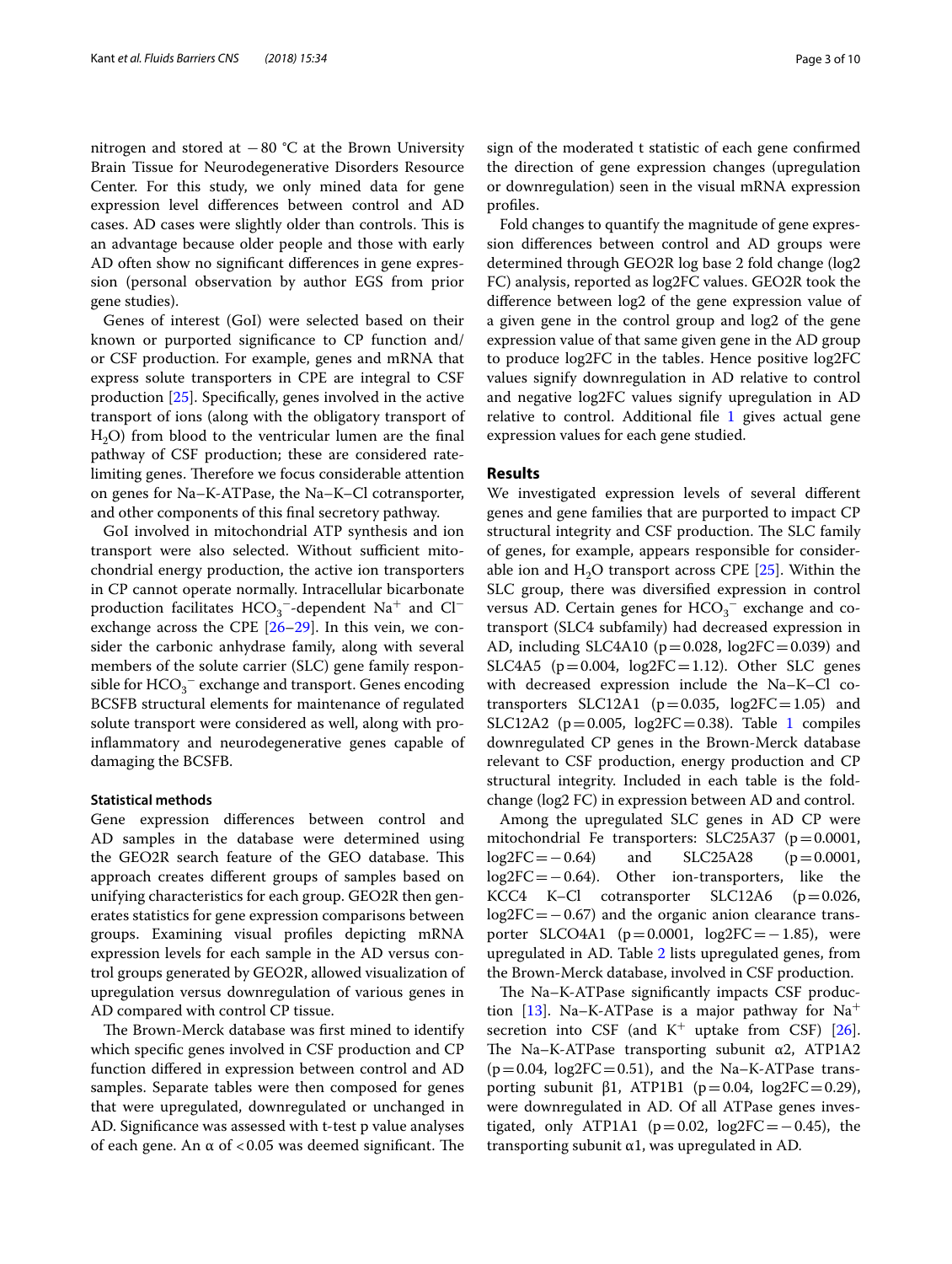#### <span id="page-3-0"></span>**Table 1 Genes downregulated in AD CP**

| Gene symbol Gene name            |                                                                                | p-value   | relative to AD) | t-value (control Log2 fold change |
|----------------------------------|--------------------------------------------------------------------------------|-----------|-----------------|-----------------------------------|
| SLC family                       |                                                                                |           |                 |                                   |
| SLC <sub>26</sub> A <sub>2</sub> | Solute carrier family 26 member 2; sulfate transporter                         | 0.0000313 | 5.88360095      | 1.43830952                        |
| SLC5A5                           | Solute carrier family 5 member 5; sodium/iodine cotransporter                  | 0.0000375 | 5.78520397      | 0.75760238                        |
| SLC4A10                          | Solute carrier family 4 member 10: Na-dependent CI-HCO3 exchanger              | 0.0275    | 2.44489236      | 0.39339524                        |
| SLC4A5                           | Solute carrier family 4 member 5: Na-HCO3 exchanger                            | 0.00366   | 3.44425553      | 1.1215619                         |
| SLC12A1                          | Solute carrier family 12 member 1: NKCC2 Na-K-CI cotransporter                 | 0.0353    | 2.31563648      | 1.05009524                        |
| SLC12A2                          | Solute carrier family 12 member 2: NKCC1 Na-K-Cl cotransporter                 | 0.00517   | 3.27527462      | 0.38004286                        |
| Na-K ATPase family               |                                                                                |           |                 |                                   |
| ATP1A2                           | Na-K ATPase transporting subunit alpha 2                                       | 0.0387    | 2.26741686      | 0.50910238                        |
| ATP1B1                           | Na-K ATPase transporting subunit beta 1                                        | 0.0429    | 2.21376353      | 0.29179286                        |
| Carbonic anhydrase family        |                                                                                |           |                 |                                   |
| CA4                              | Carbonic anhydrase 4                                                           | 0.000139  | 5.08319761      | 0.63055238                        |
| CA2                              | Carbonic anhydrase 2                                                           | 0.0222    | 2.55323972      | 0.30442619                        |
| CA3                              | Carbonic anhydrase 3                                                           | 0.0391    | 2.26309122      | 0.58876429                        |
| ATP synthase family              |                                                                                |           |                 |                                   |
| ATP5L                            | ATP synthase, H+ transporting, mitochondrial Fo complex subunit G              | 0.000419  | 4.51769377      | 0.44282857                        |
| ATP23                            | ATP23 metallopeptidase and ATP synthase assembly factor homolog                | 0.000780  | 4.20573756      | 0.62625                           |
| ATP5G3                           | ATP synthase, H+ transporting, mitochondrial Fo complex subunit C3 (subunit 9) | 0.00154   | 3.86838238      | 0.65084286                        |
| ATPAF1                           | ATP synthase mitochondrial F1 complex assembly factor 1                        | 0.00269   | 3.59573018      | 0.56412619                        |
| ATP5B                            | ATP synthase, H+ transporting, mitochondrial F1 complex, beta polypeptide      | 0.0107    | 2.91564259      | 0.45252381                        |
| Tight junction claudins          |                                                                                |           |                 |                                   |
| CLDN18                           | Claudin-18                                                                     | 0.0105    | 2.92789759      | 0.46640476                        |
| CLDN11                           | Claudin-11                                                                     | 0.0190    | 2.63115902      | 0.64749762                        |
| CLDN5                            | Claudin-5                                                                      | 0.0399    | 2.25235984      | 0.70879524                        |
| Others                           |                                                                                |           |                 |                                   |
| APP                              | Amyloid beta precursor protein                                                 | 0.0144    | 2.77007349      | 0.41097857                        |

Positive t values for comparisons represent gene changes decreased in AD relative to control (i.e. increased in control relative to AD). The same is true for positive log2FC values

Another gene family integral to CSF production and homeostasis is carbonic anhydrase (CA). CA catalyzes production of  $HCO_3^-$  and  $H^+$  from  $H_2O$  and  $CO_2$  [\[26](#page-8-12)].  $HCO_3^-$  is essential to CPE transport processes; thus proper generation of  $HCO_3^-$  by CA in CPE is vital to the ability of the CP to secrete CSF [\[27\]](#page-8-15). Isoforms showed diverse up- and downregulation in AD. CA2 ( $p=0.022$ , log2FC=0.30), CA3 ( $p=0.039$ , log2FC=0.59), and CA4  $(p=0.0001, log2FC=0.63)$  were downregulated. However, CA13 ( $p=0.015$ , log2FC=−0.51) was upregulated. Other CA gene transcripts were not signifcantly altered.

Barrier-stabilizing genes of the claudin family, CLDN5 ( $p = 0.04$ , log2FC=0.71), CLDN18 ( $p = 0.011$ ,  $log2FC = 0.47$ ) and CLDN11 ( $p = 0.019$ ,  $log2FC = 0.65$ ), were downregulated in AD. For several other claudin genes known or purported to be involved in epithelial tight junctions, a tendency towards downregulation was observed, although results lacked signifcance. Also downregulated was Aβ precursor protein, APP

 $(p=0.014, log2FC=0.41)$ . However, other CP APP genes (e.g., APBA3,  $p=0.0015$ ,  $log2FC=-0.51$ ) were upregulated. Subunits and assembly factors of the mitochondrial F0F1 ATP synthase, an important source of ATP synthesis, such as ATP5L ( $p=0.0004$ ,  $log2FC = 0.44$ ) and ATP23 ( $p = 0.0008$ ,  $log2FC = 0.63$ ) were downregulated in AD CP. We observed no signifcant changes in expression of aquaporin 4, and aquaporin 1 (a known passageway for passive flow of  $H_2O$ from CPE to ventricular lumen).

Tables [3](#page-4-1) and [4](#page-5-0) list genes that did not display signifcant changes in expression levels between AD and control groups, but displayed tendencies towards upregulation and downregulation that may be of interest for future studies.

The large number of significantly altered CP genes, for barrier stability, solute and  $H_2O$  transport, and production of ATP to energize transport, makes it unlikely that CSF production is maintained normally in AD.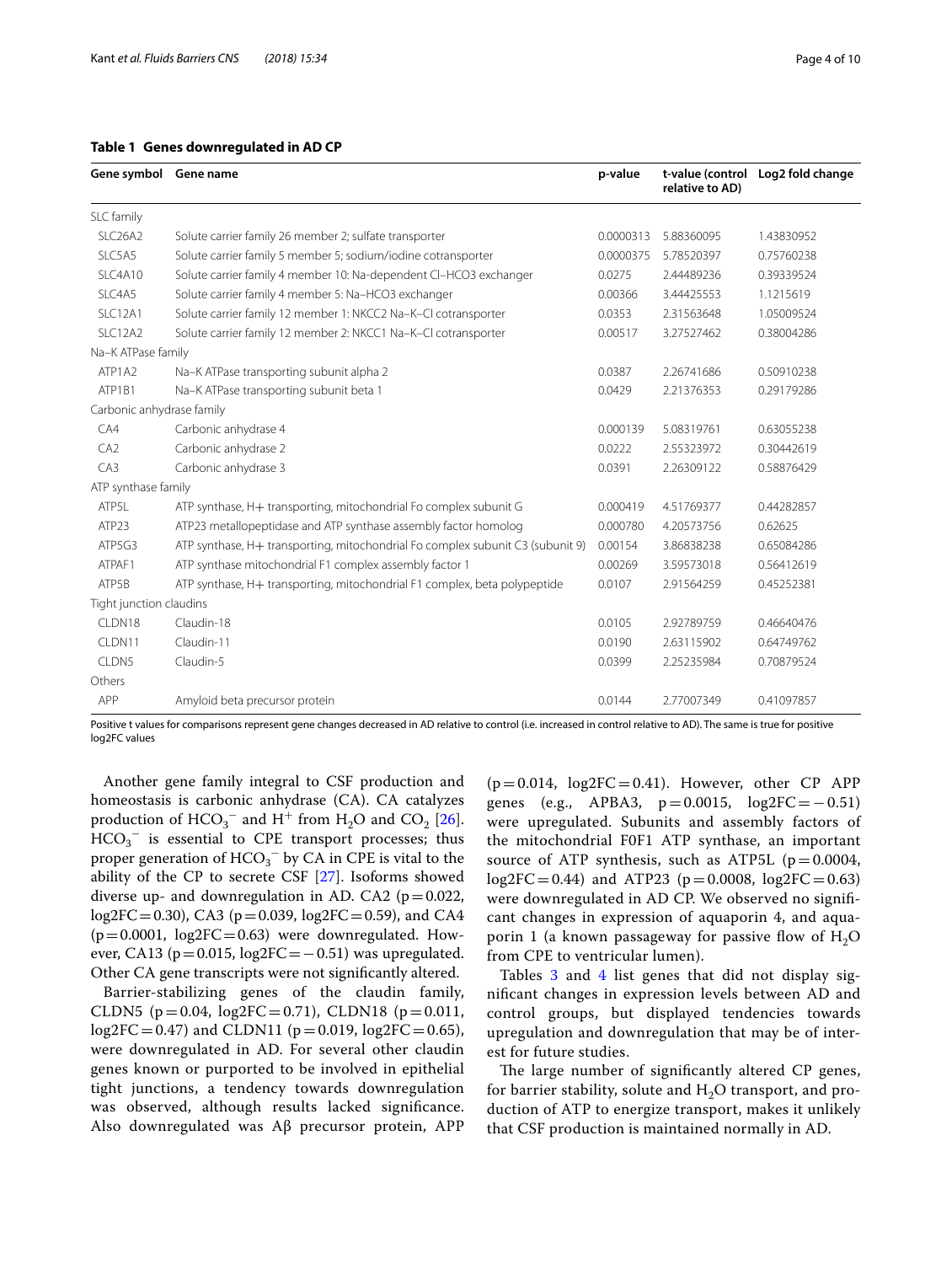## <span id="page-4-0"></span>**Table 2 Genes upregulated in AD CP**

| Gene symbol                   | Gene name                                                                                | p-value   | t-value (control<br>relative to AD) | Log2 fold change |
|-------------------------------|------------------------------------------------------------------------------------------|-----------|-------------------------------------|------------------|
| SLC family                    |                                                                                          |           |                                     |                  |
| <b>SLC25A37</b>               | Solute carrier family 25 member 37: mitochondrial iron transporter                       | 0.000128  | $-5.12740967$                       | $-0.64122381$    |
| <b>SLC25A28</b>               | Solute carrier family 25 member 28; mitochondrial iron transporter                       | 0.0000927 | $-5.29698098$                       | $-0.64098333$    |
| SLCO4A1                       | Solute carrier organic anion transporter family member 4A1; organic<br>anion transporter | 0.000103  | $-5.24167279$                       | $-1.85499048$    |
| SLC12A7                       | Solute carrier family 12 member 7; KCC4 K-CI cotransporter                               | 0.000741  | $-4.23121588$                       | $-0.67435$       |
| SLC12A6                       | Solute carrier family 12 member 6; KCC3 K-CI cotransporter                               | 0.0262    | $-2.46864419$                       | $-0.52261429$    |
| Interleukin-1-receptor family |                                                                                          |           |                                     |                  |
| IL1R1                         | Interleukin-1 receptor                                                                   | 0.0185    | $-2.64459755$                       | $-0.62269524$    |
| IL1RL1                        | Interleukin 1 receptor-like 1                                                            | 0.0000113 | $-6.45879688$                       | $-3,43624762$    |
| Carbonic anhydrase family     |                                                                                          |           |                                     |                  |
| CA13                          | Carbonic anhydrase 13                                                                    | 0.0152    | $-2.74368279$                       | $-0.51382619$    |
| Na-K ATPase family            |                                                                                          |           |                                     |                  |
| ATP1A1                        | Na-K ATPase transporting subunit alpha 1                                                 | 0.0198    | $-2.61012511$                       | $-0.45077857$    |
| Amyloid proteins              |                                                                                          |           |                                     |                  |
| ABPA3                         | Amyloid beta precursor protein (APP) binding family A member 3                           | 0.00154   | $-3.86960931$                       | $-0.51001667$    |
| APBB1IP                       | APP binding family B member 1 interacting protein                                        | 0.0116    | $-2.87838249$                       | $-0.53602143$    |

Negative t values are for comparisons displaying gene changes that are increased in AD relative to control (i.e. decreased in control relative to AD). The same is true for negative log2FC values

## <span id="page-4-1"></span>**Table 3 Unchanged genes with possible tendency of downregulation in AD CP**

| Gene symbol               | Gene name                                                          | p-value | t-value (control<br>relative to AD) | Log2 fold change |
|---------------------------|--------------------------------------------------------------------|---------|-------------------------------------|------------------|
| SLC family                |                                                                    |         |                                     |                  |
| SLC12A4                   | Solute carrier family 12 member 4: KCC1 K-CI cotransporter         | 0.0947  | 1.78492648                          | 0.23569524       |
| SLC4A2                    | Solute carrier family 4 member 2: CI-HCO3 exchanger                | 0.130   | 1.60190388                          | 0.21841905       |
| SLC38A3                   | Solute carrier family 38 member 3; system N amino acid transporter | 0.223   | 1.27232445                          | 0.2807           |
| Na-K ATPase family        |                                                                    |         |                                     |                  |
| ATP1B2                    | Na-K ATPase transporting subunit beta 2                            | 0.0533  | 2.09928405                          | 0.39634524       |
| ATP1A4                    | Na-K ATPase transporting subunit alpha 4                           | 0.684   | 0.41463513                          | 0.06897143       |
| Carbonic anhydrase family |                                                                    |         |                                     |                  |
| CA8                       | Carbonic anhydrase 8                                               | 0.138   | 1.56854024                          | 0.50962619       |
| CA14                      | Carbonic anhydrase 14                                              | 0.172   | 1.4334038                           | 0.29066667       |
|                           | Tight junction claudins and occludin                               |         |                                     |                  |
| CLDN1                     | Claudin-1                                                          | 0.188   | 1.37904737                          | 0.35589048       |
| CLDN <sub>2</sub>         | Claudin-2                                                          | 0.161   | 1.47424712                          | 0.43342857       |
| CLDN3                     | Claudin-3                                                          | 0.0942  | 1.78793258                          | 0.41007381       |
| CLDN19                    | Claudin-19                                                         | 0.375   | 0.91449198                          | 0.32223095       |
| <b>OCLN</b>               | Occludin                                                           | 0.799   | 0.25905032                          | 0.03019762       |
| Others                    |                                                                    |         |                                     |                  |
| AQP4                      | Aquaporin 4                                                        | 0.621   | 0.50457389                          | 0.18047619       |

Positive t values for comparisons represent gene changes decreased in AD relative to control (i.e. increased in control relative to AD). The same is true for positive log2FC values

## **Discussion**

The basic requirements for CSF production are (i) transport of ions and  $H_2O$  from CPE to the ventricular CSF space, (ii) production of energy to facilitate that active transport and (iii) an intact CP. Analysis of our Brown-Merck GEO database revealed signifcantly-altered gene expression in AD CP that adversely impacts the physiology necessary for CSF secretion. Genes for ion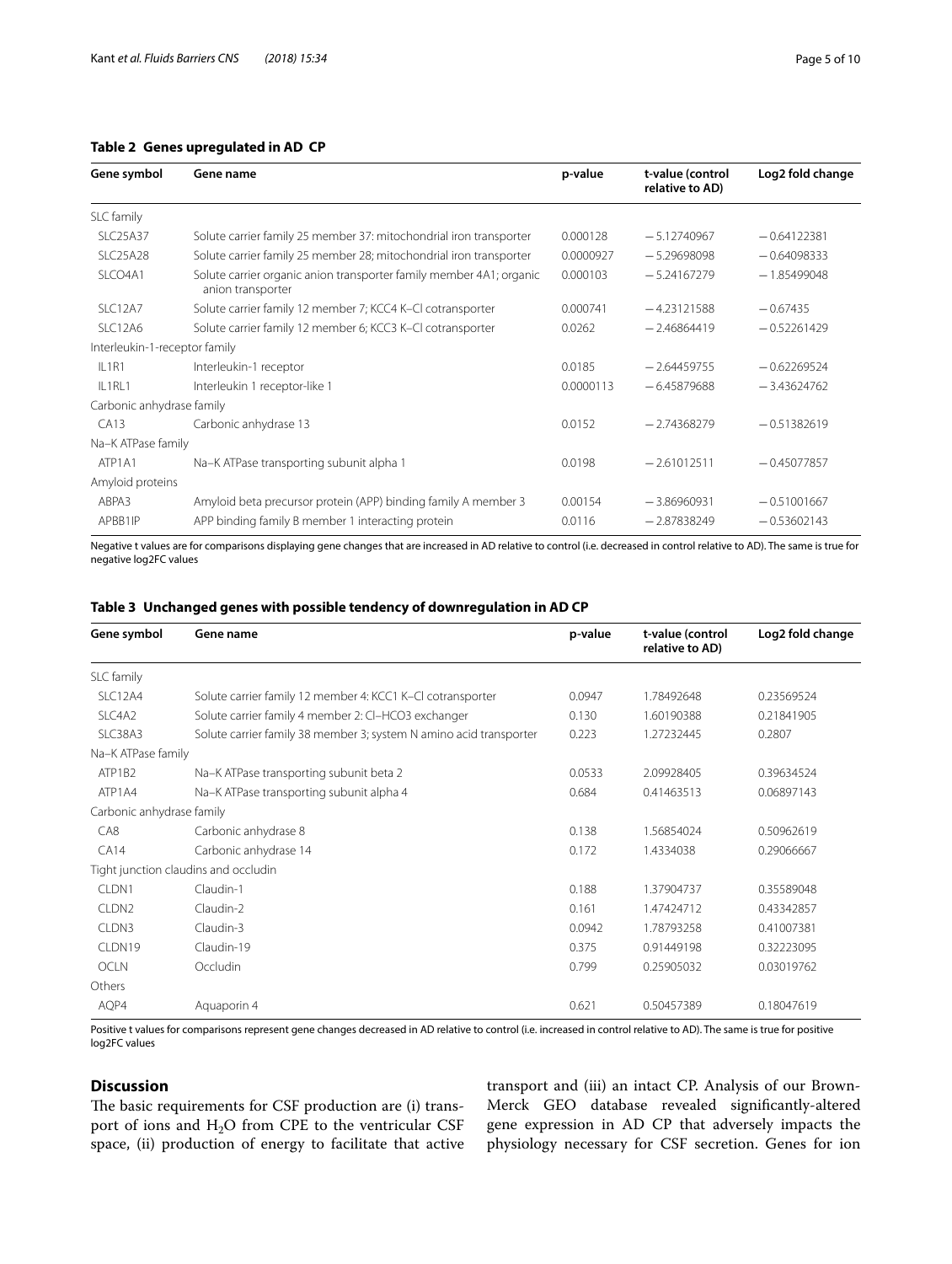| Gene symbol               | Gene name                                                        | p-value | t-value (control relative<br>to AD) | Log2 fold change |
|---------------------------|------------------------------------------------------------------|---------|-------------------------------------|------------------|
| SLC family                |                                                                  |         |                                     |                  |
| SLC39A4                   | Solute carrier family 39 member 4; ZIP4<br>metal ion transporter | 0.806   | $-0.25019879$                       | $-0.03455714$    |
| Carbonic anhydrase family |                                                                  |         |                                     |                  |
| CA <sub>7</sub>           | Carbonic anhydrase 7                                             | 0.310   | $-1.05004961$                       | $-0.16493333$    |
| CA5B                      | Carbonic anhydrase 5B                                            | 0.149   | $-1.5231615$                        | $-0.23130952$    |
| CA11                      | Carbonic anhydrase 11                                            | 0.445   | $-0.78401027$                       | $-0.1202119$     |
| Other genes               |                                                                  |         |                                     |                  |
| PSFN1                     | Presenilin 1                                                     | 0.0687  | $-1.96233878$                       | $-0.23186667$    |
| PSEN <sub>2</sub>         | Presenilin 2                                                     | 0.182   | $-1.39857889,$                      | $-0.1595881$     |
| AQP1                      | Aquaporin 1                                                      | 0.367   | $-0.93107284$                       | $-0.11615238$    |

<span id="page-5-0"></span>

Negative t values are for comparisons displaying gene changes that are increased in AD relative to control (i.e. decreased in control relative to AD). The same is true for negative log2FC values

transport,  $\mathrm{HCO_3^-}$  production and barrier stability were downregulated in AD. Genes involved in infammation and Aβ accumulation were also upregulated in AD CP. Altered mitochondrial enzyme and transporter expression, associated with decreased ATP production, refects AD-associated metabolic- and oxidation-related defects at the BCSFB. All of these changes likely contribute to decreased CSF production in AD, though the reader must be aware that protein expression and mRNA expression are not always directly related. In addition, the reader should be aware that while fold changes are a good indicator of the magnitude of change in gene expression, they do not necessarily translate to functional signifcance. Specifc gene expression values for each gene in control and AD cases would be useful for better understanding functional relevance of the gene expression changes detailed here; hence the provided Additional fle [1](#page-7-6) of all gene expression values.

Various lines of evidence suggest that Aβ accumulation in AD is a problem of clearance rather than overproduction [[30](#page-8-16), [31\]](#page-8-17). CSF production and turnover are part of the clearance mechanisms of the CNS. Communication with the extracellular fuid (ECF) space and the paravascular space  $[32, 33]$  $[32, 33]$  $[32, 33]$  allows the CSF pathway to function efficiently as a clearance pathway.

Upregulated Aβ precursor protein binding family protein APBA3 in CP is consistent with plaque buildup [[33,](#page-8-19) [34](#page-8-20)]. Aβ retention in AD CP  $[35]$  $[35]$  $[35]$  and ECF favors oligomerization and deposition, weakening BCSFB tight junctions while increasing levels of infammatory cytokines and matrix metalloproteinase [\[21](#page-8-7)]. Aβ burden in the brain and its barriers may trigger microglia activation due to brain injury and promote reactive astrocytes. The transformation of astrocytes into neurotoxic reactive cells, through increased secretion of interleukin-1α,

tumor necrosis factor α, and complement C1q leads to self-perpetuating, widespread neuronal death in AD [[36](#page-8-22)].

Unchecked expression of infammatory mediators in response to brain tissue damage and barrier disruption [[37\]](#page-8-23) increases activation of brain microglia, and promotes invasion of additional immune cells through BCSFB into CSF and brain. CP upregulation of interleukin-1 receptor (IL1R) and interleukin-1 receptor like 1 (IL1RL1) in AD coincides with increased IL-1 secretion by activated microglia. Among the cytokine families, activated IL1R promotes acute and chronic inflammation [[38](#page-8-24)]. Antagonists of IL1R have potent anti-infammatory efects [\[39\]](#page-8-25).

Along with Aβ binding protein and IL1R upregulation, downregulated claudin-5, claudin-11 and claudin-18 may contribute to barrier degradation in AD. Claudin-5 is an important structural component of tight junction strands [[40\]](#page-8-26), and a gatekeeper protein regulating paracellular transport at BCSFB tight junctions [\[20\]](#page-8-6). Information is lacking for CP claudin-18, although high claudin-18 expression occurs in lung alveolar epithelial tight junctions  $[41]$ . Claudin-11 is an essential component of myelin, and claudin-11 null mice lack myelin sheath tight junctions [\[42\]](#page-8-28). Furthermore claudin-11 downregulation increases BCSFB permeability to FITC-dextran [\[43](#page-8-29)]. Other claudin mRNA examined did not display signifcant changes in AD CP.

Increased BCSFB transcellular and paracellular permeability in AD disrupts the CP–CSF secretory, synthetic, and transportation functions [[3\]](#page-7-7). CSF carries essential nutrients and ions, at homeostatic concentrations, into brain [[44\]](#page-8-30). This enables CSF control of temperature, blood pressure, and pH [\[6](#page-7-2)].

In the context of ion transport and CSF formation, it is pertinent to frst evaluate CP mitochondria in AD. AD hippocampal and CP cells are deficient in the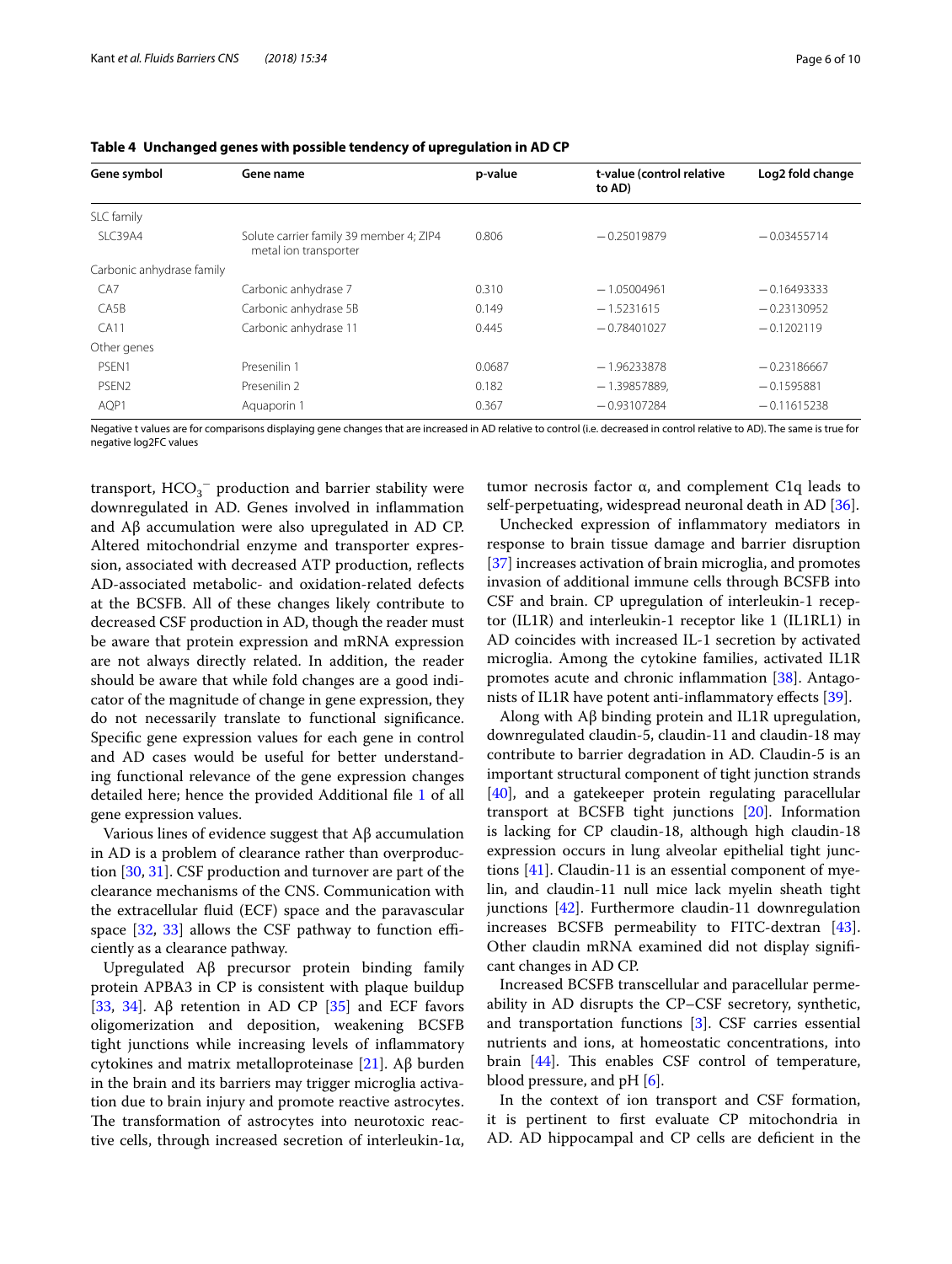mitochondrial enzyme cytochrome c oxidase, complex IV of the electron transport chain [[45](#page-8-31)]. Mitochondrial dysfunction also links to autophagy in AD. This inability to degrade defective macromolecules and organelles links with harmful neuronal lipofuscin buildup [[46\]](#page-8-32). Excess lipofuscin in aging and in the AD CP is problematic for Aβ plaque formation [\[47](#page-8-33), [48](#page-9-0)].

The key enzyme for ATP synthesis is mitochondrial ATP synthase. Choroidal ATP synthase damage indicates depressed ATP synthesis in AD. Even if ion transporters are intact, active transporters function inefficiently with diminished ATP (e.g., Na–K ATPase, an important route for Na efflux from CPE  $[14]$  $[14]$ , requires ATP hydrolysis for Na–K exchange). Thus an important consequence of alterations in ATP synthase subunit and assembly factor expression may be disrupted ATP-dependent active transport of solutes across CPE–CSF in AD, leading to impaired solute concentration gradients that are integral for CSF production. Turning to specifc ion transporters, Na–K-ATPase is a heterodimer of an  $\alpha$  and  $\beta$  subunit. Four α subunits and three β subunits exist in mammals [[49\]](#page-9-1). Na–K ATPase is at the apical CPE and CSF secretion is reduced by inhibiting Na–K-ATPase  $[26]$ . This is predictable given the Na–K-ATPase role in primary active  $Na<sup>+</sup>$  secretion into CSF (and  $K<sup>+</sup>$  removal from CSF). ATP1A1, found to be the dominant catalytic subunit of the Na–K ATPase in mouse studies [[50](#page-9-2)], was mildly upregulated in AD CP while other lesser-expressed subunits ATP1A2 and ATP1B1 were downregulated. Upregulation of ATP1A1 in AD CP, if it is the same in humans, by itself would suggest increased Na–K pumping and increased CSF production. However, given decreased CSF production in AD  $[1]$  $[1]$ , the contribution of the Na–K ATPase may not be as relevant as other solute transporters in CSF production disturbances in AD.

The Na-K-Cl cotransporter NKCC1, encoded by the SLC12A2, has an important role in solute transport. NKCC1 is at the apical CPE [\[51](#page-9-3)]. Stefensen and colleagues [[52\]](#page-9-4) suggest that NKCC1 is responsible for  $\sim$  50% of CSF production. This finding attributes a central role for NKCC1 in enabling  $H_2O$  to flow from CPE to CSF. Earlier theories proposed a simple osmotic model of NKCC1 coupling to an aquaporin [[53,](#page-9-5) [54\]](#page-9-6). We observed no signifcant change in AQP1 and AQP4 in AD CP. However, CSF production declines by  $\sim$  20% in AQP1 knockout (KO) mice  $[16]$  $[16]$ , different from the  $\sim$  50% suggested by Steffensen et al. who theorized that H<sub>2</sub>O accompanies ion flux directly through NKCC1 [[52](#page-9-4)]. Considering the likely role of NKCC1 to facilitate  $H<sub>2</sub>O$  flow for CSF production, decreased NKCC1 mRNA in AD versus control CP agrees with generallydecreased CSF production and impaired CSF dynamics measured in AD [[1](#page-7-0)]. We conclude that CSF dynamics diminution in AD is not mainly attributable to reduced aquaporin expression. Therefore, by deduction, altered  $H<sub>2</sub>O$  movement across CPE in AD is more likely related to lower NKCC1 mRNA (Table [1\)](#page-3-0). Still, further analysis of NKCC1 transcript vs. protein expression in CP is needed to reconcile disparate fndings [\[55\]](#page-9-7) for AD.

Bicarbonate transport across CPE sustains CSF pro-duction [[56](#page-9-8)]. Many transporters utilize  $HCO<sub>3</sub>$  gradients to move cations and anions into and out of CPE. Acetazolamide inhibition of CA distorts pH gradients among CPE, CSF and brain [\[29](#page-8-13)]. In addition, Vogh and colleagues established that CA inhibitors reduce CSF production by  $>50\%$  [\[57](#page-9-9)]. This suggests a sizeable portion of CSF production depends on cell-produced  $HCO<sub>3</sub>$ .

Na-dependent  $Cl-HCO<sub>3</sub>$  exchange by CP SLC4A10 gene is at the basolateral face. SLC4A10 mediates infux of a  $Na<sup>+</sup>$  and HCO<sub>3</sub> ion per efflux (into CP interstitium) of one Cl− ion [\[26\]](#page-8-12). SLC4A10 KO mice showed decreased ventricular volume, likely from reduced CSF production  $[58]$  $[58]$  $[58]$ . There was also microvilli attenuation and CPE cell enlargement in SLC4A10 KO mice. Given this study, loss of SLC4A10 in AD would be expected to depress CSF production. The Na–HCO<sub>3</sub> cotransporter SLC4A5, downregulated in AD, is in apical CPE. There it mediates transport of three  $HCO<sub>3</sub>$  and one Na<sup>+</sup> from CPE into CSF. This stoichiometry/vector supports a  $Na-HCO<sub>3</sub>$  role to counter CSF acidity while promoting CSF formation [[59\]](#page-9-11). SLC4A5 KO mice results resembled SLC4A10 KO mice in one study: decreased lateral ventricular volume, reduced intracranial pressure, and altered CPE structure [[60](#page-9-12)]. However, a second SLC4A5 study, utilizing a diferent KO mouse, caused arterial hypertension but no altered ventricular volume [[61](#page-9-13)]. Further research needs to clarify the CSF-supporting role of SLC4A5, although like SLC4A10, decreased expression intimates reduced CSF production in AD.

Essential to  $HCO<sub>3</sub>$  transport is carbonic anhydrase activity. CA2, CA3, and CA4 were downregulated in AD. CA13, though, was upregulated. The CA's generate  $HCO<sub>3</sub>$  and H<sup>+</sup> ions from H<sub>2</sub>O and CO<sub>2</sub> [[26,](#page-8-12) [29\]](#page-8-13). CA2, CA3 and CA13 are cytosolic while CA4 is tethered by a membrane anchor [\[62](#page-9-14)]. Of particular signifcance with respect to AD and CSF dynamics is the CA isoform CA2, due to its high catalytic activity and efficacy in proton shuttling  $[63]$  $[63]$ . High rates of HCO<sub>3</sub> production by CA2 allow regulation of blood pH to preserve homeostasis. In kidneys, CA2 and CA4 associate with  $HCO<sub>3</sub>$ -anion transporters and proton antiporters, directly coupling  $HCO<sub>3</sub>$ -synthesis to ion exchange [[62](#page-9-14)]. If a parallel system exists in CP, any downregulated CA2 and CA4 in AD CP would directly disrupt the action of  $HCO<sub>3</sub>$ -anion transporters, decreasing active solute transport and depressing CSF formation.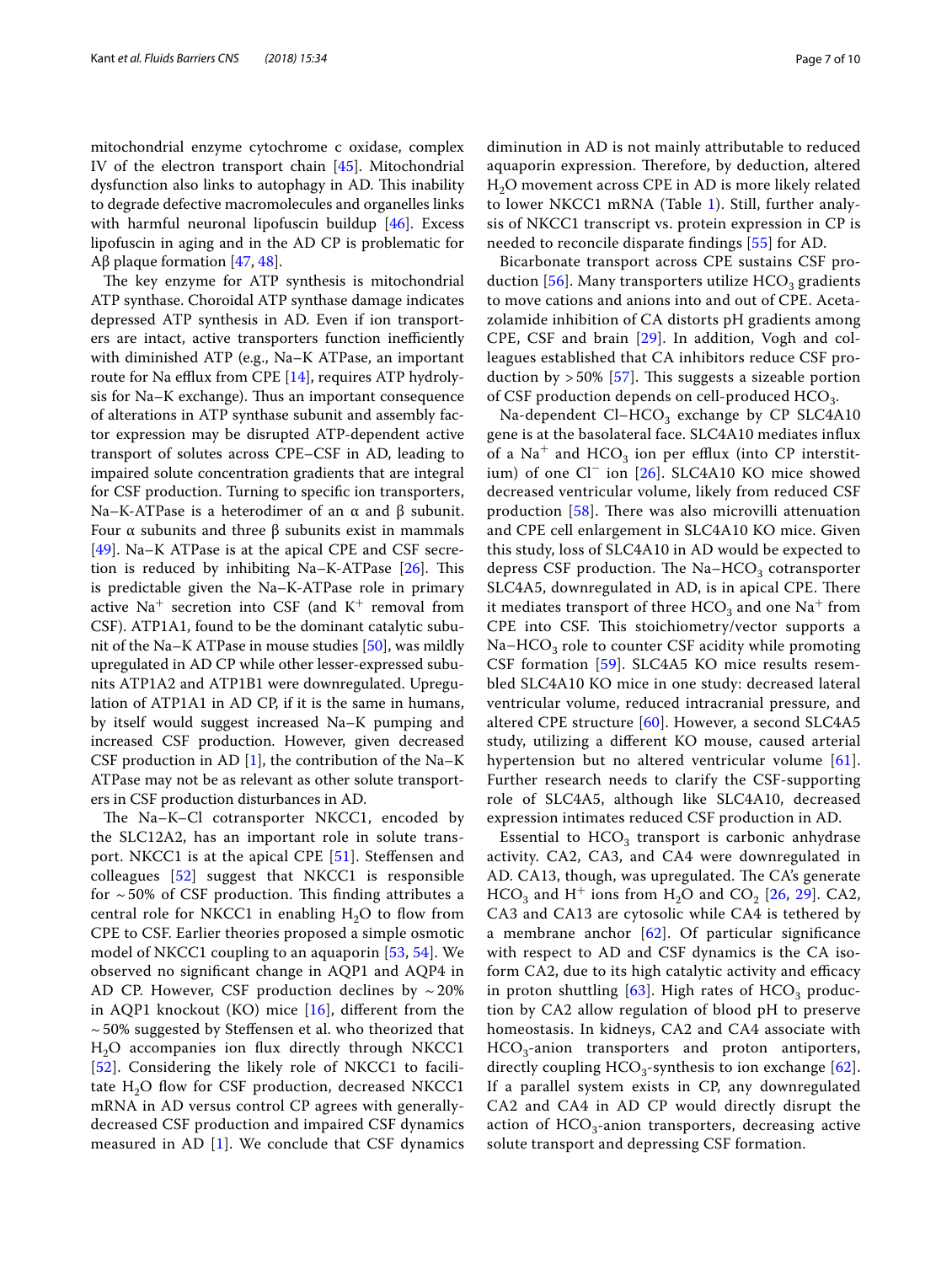A limitation of this study is the focus on pathways we considered important for CSF production and the structural integrity of the CP. We therefore did not examine *every* gene in the Brown-Merck GEO database that possibly impacts CSF production. Unknown genes omitted by us may be found by others in future CSF dynamics analyses to be important. In an earlier study, Bergen et al. analyzed gene expression profles of control and AD subjects based on RNA extracted from laser-dissected CPE cells [[20\]](#page-8-6). Mining of their database may yield additional new insights. Comparison of their data with ours was not possible due to methodological diferences. However, Stopa et al. analyzed common gene transcripts controlling CSF dynamics/homeostasis in both databases: Netherlands versus Brown-Merck. They reported  $\sim$  70% agreement, isolated CPE versus CP tissue, with Bergen et al. [\[20](#page-8-6), [24](#page-8-10)].

## **Conclusions**

We identifed multiple genes involved in CSF production that difered in expression between AD and control CP. Many ion transporters that impact solute and  $H_2O$ transport and fuid dynamics were downregulated in AD. Importantly for many choroid epithelial processes, F0F1 ATP synthase was downregulated; this fts a diminished energy supply for choroidal transport. Genes that maintain CP membrane tight junctions had decreased expression. Upregulated CP genes in AD included those mediating chronic infammation and neurodegeneration. Each altered gene transcript in this study is a potential candidate to explain the altered CSF production observed clinically in AD. Demonstration of causal relationships may lead to new therapeutic targets for AD aimed at bolstering CSF production and turnover.

## **Additional fle**

<span id="page-7-6"></span>**[Additional fle 1.](https://doi.org/10.1186/s12987-018-0120-7)** Gene expression values.

#### **Abbreviations**

Aβ: amyloid beta; AD: Alzheimer's disease; APP: amyloid precursor protein; AQP1: aquaporin 1; ATP: adenosine triphosphate; BBB: blood–brain barrier; BCSFB: blood–CSF barrier; CA: carbonic anhydrase; CLDN: claudin; Cq1: complement factor q1; CSF: cerebrospinal fuid; CP: choroid plexus; CPE: choroid plexus epithelium; GEO: Gene Expression Omnibus; IL-1: interleukin-1; KCC: potassium–chloride cotransporter; KO: knockout; NKCC: sodium–potassium– chloride cotransporter; RNA: ribonucleic acid; SLC: solute carrier; TNFα: tumor necrosis factor alpha; TTR: transthyretin.

#### **Authors' contributions**

All authors SK, ES, CJ, AB, and GS contributed to the experimental design, data analysis and manuscript preparation and review. All authors read and approved the fnal manuscript.

#### **Author details**

<sup>1</sup> Department of Pathology (Neuropathology Division), Warren Alpert Medical School at Brown University, Providence, RI 02903, USA.<sup>2</sup> Department

of Neurosurgery, Warren Alpert Medical School at Brown University, Providence, RI 02903, USA.<sup>3</sup> Department of Surgery, University of California San Diego, La Jolla, CA, USA. 4 Department of Neurosurgery, Stanford University, 710 Frenchmans Rd, Stanford, CA 94305, USA.

#### **Acknowledgements**

The authors thank the families of patients with Alzheimer's disease, referred from the Department of Neurology at Rhode Island Hospital, for donating patient brains to the Brown University Brain Tissue for Neurodegenerative Disorders Resource Center.

#### **Competing interests**

The authors declare that they have no competing interests. GDS has a fnancial interest in a startup company dedicated to AD treatment. That company did not support this research in any way, nor will this research beneft the company in any way.

#### **Availability of data and materials**

The datasets analyzed are available under the Gene Expression Omnibus (GEO) Accession GSE110226 at the National Center for Biotechnology Information (NCBI) at the National Library of Medicine, National Institutes of Health.

#### **Consent for publication**

All authors agree with publication of this manuscript.

#### **Ethics approval and consent to participate**

This research was approved by the Institutional Review Board for Clinical Research at RI Hospital.

#### **Funding**

This study was supported by funds provided by the Division of Neuropathology at Rhode Island Hospital (for CP tissue data analysis and manuscript costs).

#### **Publisher's Note**

Springer Nature remains neutral with regard to jurisdictional claims in published maps and institutional afliations.

Received: 11 September 2018 Accepted: 3 December 2018 Published online: 12 December 2018

#### **References**

- <span id="page-7-0"></span>Silverberg GD, Heit G, Huhn S, Jaffe RA, Chang SD, Bronte-Stewart H, et al. The cerebrospinal fuid production rate is reduced in dementia of the Alzheimer's type. Neurology. 2001;57:1763–6. [https://doi.org/10.1212/](https://doi.org/10.1212/WNL.57.10.1763) [WNL.57.10.1763](https://doi.org/10.1212/WNL.57.10.1763)
- <span id="page-7-5"></span>2. Silverberg GD, Mayo M, Saul T, Rubenstein E, McGuire D. Alzheimer's disease, normal-pressure hydrocephalus, and senescent changes in CSF circulatory physiology: a hypothesis. Lancet Neurol. 2003;2:506–11.
- <span id="page-7-7"></span>3. Serot JM, Béné MC, Faure GC. Choroid plexus, aging of the brain, and Alzheimer's disease. Front Biosci. 2003;8:s515–21.
- 4. Wostyn P, van Dam D, Audenaert K, de Deyn PP. Genes involved in cerebrospinal fuid production as candidate genes for late-onset Alzheimer's disease: a hypothesis. J Neurogenet. 2011;25:195–200. [https://doi.](https://doi.org/10.3109/01677063.2011.620191) [org/10.3109/01677063.2011.620191](https://doi.org/10.3109/01677063.2011.620191) **(Epub 2011 Oct 24)**.
- <span id="page-7-1"></span>5. Serot JM, Zmudka J, Jouanny P. A possible role for CSF turnover and choroid plexus in the pathogenesis of late onset Alzheimer's disease. J Alzheimers Dis. 2012;30:17–26.<https://doi.org/10.3233/jad-2012-111964>.
- <span id="page-7-2"></span>6. Johanson C, Johanson NA. Choroid plexus blood-CSF barrier: major player in brain disease modeling and neuromedicine. J Neurol Neuromed. 2018;3:39–58.
- <span id="page-7-3"></span>7. Sakka L, Coll G, Chazal J. Anatomy and physiology of cerebrospinal fuid. Eur Ann Otorhinolaryngol Head Neck Dis. 2011;128:309–16. [https://doi.](https://doi.org/10.1016/j.anorl.2011.03.002) [org/10.1016/j.anorl.2011.03.002](https://doi.org/10.1016/j.anorl.2011.03.002).
- <span id="page-7-4"></span>8. Johanson CE, Duncan JA, Klinge PM, Brinker T, Stopa EG, Silverberg GD. Multiplicity of cerebrospinal fuid functions: new challenges in health and disease. Cerebrospinal Fluid Res. 2008;5:10. [https://doi.](https://doi.org/10.1186/1743-8454-5-10) [org/10.1186/1743-8454-5-10](https://doi.org/10.1186/1743-8454-5-10).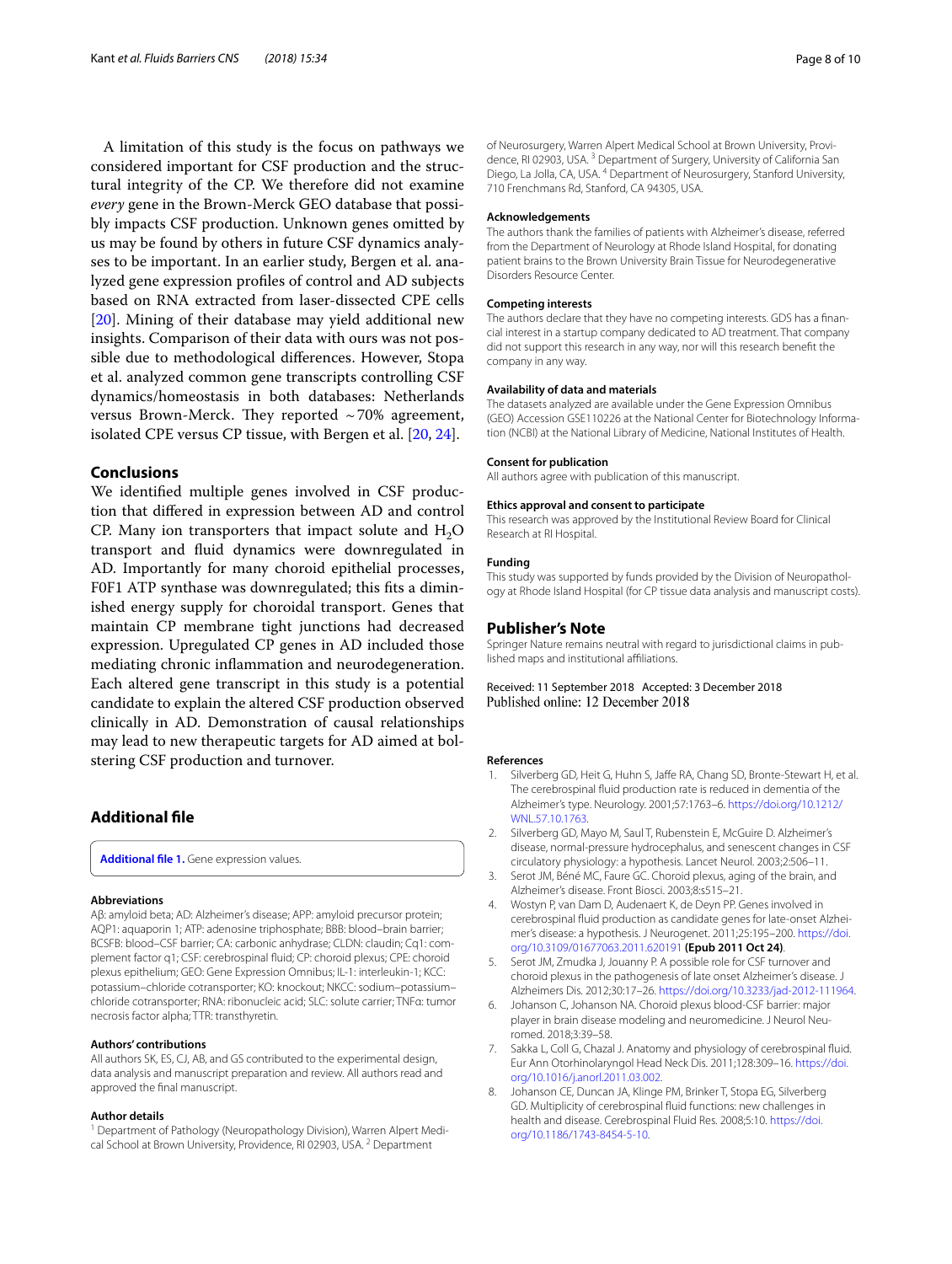- <span id="page-8-0"></span>9. Pollay M, Stevens FA, Roberts PA. Alteration in choroid-plexus blood flow and cerebrospinal- fuid formation by increased ventricular pressure. Neurobiol CSF. 1983;2:687–95. [https://doi.org/10.1007/978-1-4615-9269-3\\_43](https://doi.org/10.1007/978-1-4615-9269-3_43).
- <span id="page-8-1"></span>10. Damkier HH, Nielsen S, Praetorius J. Molecular expression of SLC4 derived Na -dependent anion transporters in selected human tissues. Am J Physiol Regul Integr Comp Physiol. 2007;293:R2136–46. [https://doi.](https://doi.org/10.1152/ajpregu.00356.2007) [org/10.1152/ajpregu.00356.2007](https://doi.org/10.1152/ajpregu.00356.2007) **(Epub 2007 Aug 22)**.
- 11. Johanson CE, Murphy VA. Acetazolamide and insulin alter choroid plexus epithelial cell [Na+], pH, and volume. Am J Physiol. 1990;258(6 Pt 2):F1538–46.
- 12. Millar ID, Bruce JI, Brown PD. Ion channel diversity, channel expression and function in the choroid plexuses. CSF Res. 2007;4(1):8. [https://doi.](https://doi.org/10.1186/1743-8454-4-8) [org/10.1186/1743-8454-4-8.](https://doi.org/10.1186/1743-8454-4-8)
- <span id="page-8-14"></span>13. Smith QR, Johanson CE. Efect of ouabain and potassium on ion concentrations in the choroidal epithelium. Am J Physiol. 1980;238(5):F399–406. [https://doi.org/10.1152/ajprenal.1980.238.5.f399.](https://doi.org/10.1152/ajprenal.1980.238.5.f399)
- <span id="page-8-34"></span>14. Pollay M, Hisey B, Reynolds E, Tomkins P, Stevens FA, Smith R. Choroid plexus Na/K -activated adenosine triphosphatase and cerebrospinal fuid formation. Neurosurgery. 1985;17:768–72. [https://doi.org/10.1097/00006](https://doi.org/10.1097/00006123-198511000-00007) [123-198511000-00007](https://doi.org/10.1097/00006123-198511000-00007).
- <span id="page-8-2"></span>15. Bairamian D, Johanson CE, Parmelee JT, Epstein MH. Potassium cotransport with sodium and chloride in the choroid plexus. J Neurochem. 1991;56:1623–9.
- <span id="page-8-3"></span>16. Oshio K, Watanabe H, Song Y, Verkman AS, Manley GT. Reduced cerebrospinal fuid production and intracranial pressure in mice lacking choroid plexus water channel Aquaporin-1. FASEB. 2005;19:76–8. [https://doi.](https://doi.org/10.1096/fj.04-1711fje) [org/10.1096/f.04-1711fje.](https://doi.org/10.1096/fj.04-1711fje)
- <span id="page-8-4"></span>17. Montagne A, Zhao Z, Zlokovic B. Alzheimer's disease: a matter of bloodbrain barrier dysfunction? J Exp Med. 2017;214:3151–69. [https://doi.](https://doi.org/10.1084/jem.201714068) [org/10.1084/jem.201714068](https://doi.org/10.1084/jem.201714068).
- 18. Silverberg GD, Miller MC, Messier AA, Majmudar S, Machan JT, Donahue JE, et al. Amyloid deposition and infux transporter expression at the blood-brain barrier are increased in normal aging. J Neuropath Exp Neurol. 2010;69:98–108.<https://doi.org/10.1097/NEN.0b013e3181c8ad2f>.
- <span id="page-8-5"></span>19. Silverberg GD, Messier AA, Miller MC, Machan JT, Majmudar SS, Stopa EG, et al. Amyloid efflux transporter expression at the blood-brain barrier declines in normal aging. J Neuropath Exp Neurol. 2010;69:1034–43. [https://doi.org/10.1097/nen.0b013e3181f46e25.](https://doi.org/10.1097/nen.0b013e3181f46e25)
- <span id="page-8-6"></span>20. Bergen AA, Kaing S, Brink JB, Gorgels TG, Janssen SF. Gene expression and functional annotation of human choroid plexus epithelium failure in Alzheimer's disease. BMC Genomics. 2015;16(16):956. [https://doi.](https://doi.org/10.1186/s12864-015-2159-z) [org/10.1186/s12864-015-2159-z.](https://doi.org/10.1186/s12864-015-2159-z)
- <span id="page-8-7"></span>21. Brkic M, Balusu S, Wonterghem EV, Gorle N, Benilova I, Kremer A, Vandenbroucke RE. Amyloid oligomers disrupt blood-CSF barrier integrity by activating matrix metalloproteinases. J Neurosci. 2015;35:12766–78. [https](https://doi.org/10.1523/jneurosci.0006-15.2015) [://doi.org/10.1523/jneurosci.0006-15.2015](https://doi.org/10.1523/jneurosci.0006-15.2015).
- <span id="page-8-8"></span>22. Silverberg G, Mayo M, Saul T, Fellman J, McGuire D. Elevated cerebrospinal fuid pressure patients with Alzheimer's disease. Cerebrospinal Fluids Res. 2006;3:7.<https://doi.org/10.1186/1743-8454-3-7>.
- <span id="page-8-9"></span>23. Fujiyoshi M, Ohtsuki S, Hori S, Tachikawa M, Terasaki T. 24S-hydroxycholesterol induces cholesterol release from choroid plexus epithelial cells in an apical- and apoE isoform-dependent manner concomitantly with the induction of ABCA1 and ABCG1 expression. J Neurochem. 2007;100:968– 78. <https://doi.org/10.1111/j.1471-4159.2006.04240.x>.
- <span id="page-8-10"></span>24. Stopa EG, Tanis KQ, Miller MC, Nikonova EV, Podtelezhnikov AA, Finney EM, Johanson CE. Comparative transcriptomics of choroid plexus in Alzheimer's disease, frontotemporal dementia and Huntington's disease: implications for CSF homeostasis. Fluids Barriers CNS. 2018;15:18. [https://](https://doi.org/10.1186/s12987-018-0102-9) [doi.org/10.1186/s12987-018-0102-9](https://doi.org/10.1186/s12987-018-0102-9).
- <span id="page-8-11"></span>25. Ho HT, Dahlin A, Wang J. Expression profling of solute carrier gene families at the blood-CSF barrier. Front Pharmacol. 2012;3:154. [https://doi.](https://doi.org/10.3389/fphar.2012.00154b) [org/10.3389/fphar.2012.00154b](https://doi.org/10.3389/fphar.2012.00154b).
- <span id="page-8-12"></span>26. Brown P, Davies S, Speake T, Millar I. Molecular mechanisms of cerebrospinal fuid production. Neuroscience. 2004;129:955–68. [https://doi.](https://doi.org/10.1016/j.neuroscience.2004.07.003) [org/10.1016/j.neuroscience.2004.07.003](https://doi.org/10.1016/j.neuroscience.2004.07.003).
- <span id="page-8-15"></span>27. McCarthy KD, Reed DJ. The effect of acetazolamide and furosemide on cerebrospinal fuid production and choroid plexus carbonic anhydrase activity. J Pharmacol Exp Ther. 1974;189:194–201.
- 28. Christensen HL, Barbuskaite D, Rojek A, Malte H, Christensen IB, Füchtbauer AC, Damkier HH. The choroid plexus sodium-bicarbonate

cotransporter NBCe2 regulates mouse cerebrospinal fuid pH. J Physiol. 2018;596:4709–47028. <https://doi.org/10.1113/jp275489>.

- <span id="page-8-13"></span>29. Johanson CE. Differential effects of acetazolamide, benzolamide and systemic acidosis on hydrogen and bicarbonate gradients across the apical and basolateral membranes of the choroid plexus. J Pharmacol Exp Ther. 1984;231:502–11.
- <span id="page-8-16"></span>30. Selkoe DJ. Toward a comprehensive theory for Alzheimer's disease. Hypothesis: Alzheimer's disease is caused by the cerebral accumulation and cytotoxicity of amyloid beta-protein. Ann NY Acad Sci. 2000;924:17–25.
- <span id="page-8-17"></span>31. Hardy J. A hundred years of Alzheimer's disease research. Neuron. 2006;52:3–13.
- <span id="page-8-18"></span>32. Iliff JJ, Wang M, Liao Y, Plogg BA, Peng W, Gundersen GA, Nedergaard M. A paravascular pathway facilitates CSF fow through the brain parenchyma and the clearance of interstitial solutes, including amyloid. Sci Transl Med. 2012;4(147):147ra111. [https://doi.org/10.1126/scitranslmed.3003748.](https://doi.org/10.1126/scitranslmed.3003748)
- <span id="page-8-19"></span>33. de Leon MJ, Li Y, Okamura N, Tsui WH, Saint-Louis LA, Glodzik L, Rusinek H. Cerebrospinal fuid clearance in Alzheimer disease measured with dynamic PET. J Nuclear Med. 2017;58:1471–6. [https://doi.org/10.2967/](https://doi.org/10.2967/jnumed.116.187211) [jnumed.116.187211.](https://doi.org/10.2967/jnumed.116.187211)
- <span id="page-8-20"></span>34. Tanahashi H, Tabira T. Genomic organization of the human X11L2 gene (APBA3), a third member of the X11 protein family interacting with Alzheimer's β-amyloid precursor protein. NeuroReport. 1999;10:2575–8. [https://doi.org/10.1097/00001756-199908200-00025.](https://doi.org/10.1097/00001756-199908200-00025)
- <span id="page-8-21"></span>35. González-Marrero I, Giménez-Llort L, Johanson CE, Carmona-Calero EM, Castañeyra-Ruiz L, Brito-Armas JM, et al. Choroid plexus dysfunction impairs beta-amyloid clearance in a triple transgenic mouse model of Alzheimer's disease. Front Cell Neurosci. 2015;9:17. [https://doi.](https://doi.org/10.3389/fncel.2015.00017) [org/10.3389/fncel.2015.00017](https://doi.org/10.3389/fncel.2015.00017).
- <span id="page-8-22"></span>36. Liddelow SA, Guttenplan KA, Clarke LE, Bennett FC, Bohlen CJ, Schirmer L, et al. Neurotoxic reactive astrocytes are induced by activated microglia. Nature. 2017;541:481–7. [https://doi.org/10.1038/nrneurol.](https://doi.org/10.1038/nrneurol)
- <span id="page-8-23"></span>37. Schwartz M, Deczkowska A. Neurological disease as a failure of brain– immune crosstalk: the multiple faces of neuroinfammation. Trends Immunol. 2016;37:668–79. <https://doi.org/10.1016/j.it.2016.08.001>.
- <span id="page-8-24"></span>38. Dinarello CA. Interleukin-1 in the pathogenesis and treatment of infammatory diseases. Blood. 2011;117:3720–32. [https://doi.org/10.1182/blood](https://doi.org/10.1182/blood-2010-07-273417) [-2010-07-273417](https://doi.org/10.1182/blood-2010-07-273417).
- <span id="page-8-25"></span>39. Singh N, Hopkins SJ, Hulme S, Galea JP, Hoadley M, Vail A, et al. The efect of intravenous interleukin-1 receptor antagonist on infammatory mediators in cerebrospinal fuid after subarachnoid haemorrhage: a phase II randomised controlled trial. J Neuroinfamm. 2014;11:1. [https://doi.](https://doi.org/10.1186/1742-2094-11-1) [org/10.1186/1742-2094-11-1](https://doi.org/10.1186/1742-2094-11-1).
- <span id="page-8-26"></span>40. Redzic Z. Molecular biology of the blood-brain and the blood-cerebrospinal fuid barriers: similarities and diferences. Fluids Barriers CNS. 2011;8(1):3. <https://doi.org/10.1186/2045-8118-8-3>.
- <span id="page-8-27"></span>41. Kotton DN. Claudin-18: unexpected regulator of lung alveolar epithelial cell proliferation. J Clin Invest. 2018;128:903–5. [https://doi.org/10.1172/](https://doi.org/10.1172/jci99799) [jci99799.](https://doi.org/10.1172/jci99799)
- <span id="page-8-28"></span>42. Gow A, Southwood CM, Li JS, Pariali M, Riordan GP, Brodie SE, et al. CNS myelin and sertoli cell tight junction strands are absent in osp/claudin-11 null mice. Cell. 1999;s99:649–59. [https://doi.org/10.1016/s0092](https://doi.org/10.1016/s0092-8674(00)81553-6) [-8674\(00\)81553-6](https://doi.org/10.1016/s0092-8674(00)81553-6).
- <span id="page-8-29"></span>43. Uchida Y, Sumiya T, Tachikawa M, Yamakawa T, Murata S, Yagi Y, et al. Involvement of claudin-11 in disruption of blood-brain, -spinal cord, and -arachnoid barriers in multiple sclerosis. Mol Neurobiol. 2018. [https://doi.](https://doi.org/10.1007/s12035-018-1207-5) [org/10.1007/s12035-018-1207-5.](https://doi.org/10.1007/s12035-018-1207-5)
- <span id="page-8-30"></span>44. Wright BL, Lai JT, Sinclair AJ. Cerebrospinal fluid and lumbar puncture: a practical review. J Neurol. 2012;259:1530–45. [https://doi.org/10.1007/](https://doi.org/10.1007/s00415-012-6413-x) [s00415-012-6413-x](https://doi.org/10.1007/s00415-012-6413-x).
- <span id="page-8-31"></span>45. Cottrell D, Blakely E, Johnson M, Ince P, Turnbull D. Mitochondrial enzyme-defcient hippocampal neurons and choroidal cells in AD. Neurology. 2001;157:260–4. [https://doi.org/10.1212/wnl.57.2.260.](https://doi.org/10.1212/wnl.57.2.260)
- <span id="page-8-32"></span>46. Moreira PI, Carvalho C, Zhu X, Smith MA, Perry G. Mitochondrial dysfunction is a trigger of Alzheimers disease pathophysiology. Biochim Biophys Acta. 2010;1802:2–10. <https://doi.org/10.1016/j.bbadis.2009.10.006>.
- <span id="page-8-33"></span>47. Serot JM, Bene MC, Faure GC. Comparative immunohistochemical characteristics of human choroid plexus in vascular and Alzheimers dementia. Hum Pathol. 1994;25:1185–90. [https://doi.org/10.1016/0046-](https://doi.org/10.1016/0046-8177(94)90035-3) [8177\(94\)90035-3.](https://doi.org/10.1016/0046-8177(94)90035-3)